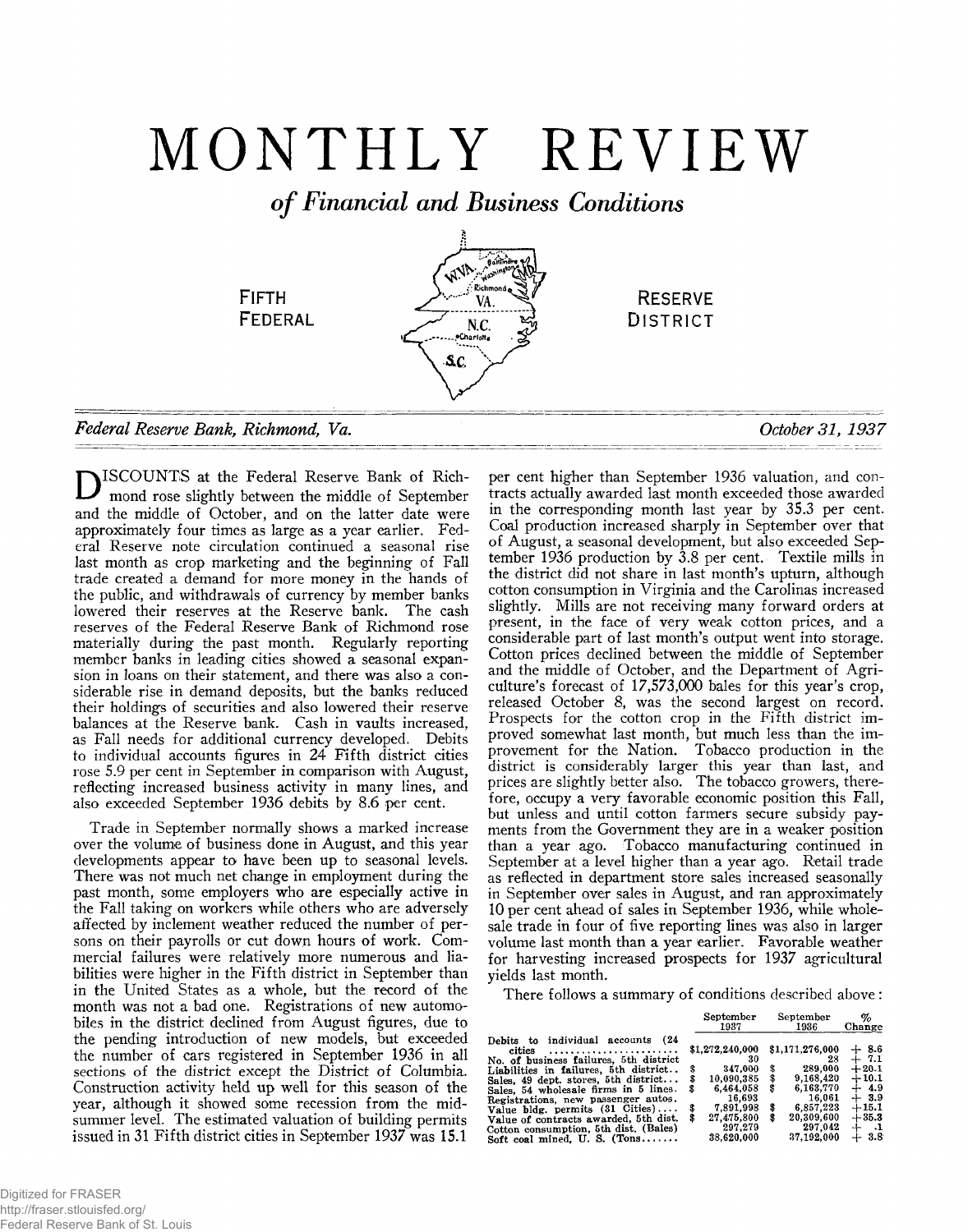# BANKING CONDITIONS

RESERVE BANK STATEMENT: Discounts for member banks registered a small increase between September 15 and October 15, and on the latter date were 316 per cent higher than discounts on October 15 last year. On the other hand, holdings of open market paper and industrial advances both declined last month, but not sufficiently to balance the increase in discounts. Total earning assets therefore showed a small net rise between September 15 and October 15. Federal Reserve note circulation increased seasonally last month, and withdrawals in currency reduced member bank reserves, but by much less than the rise in circulation. Cash reserves of the Federal Reserve Bank of Richmond rose materially during the month, and there was also a small rise in the ratio of reserves to note and deposit liabilities combined.

| <b>ITEMS</b>                                            | Oct. 15<br>1937 | 000 omitted<br>Sept. 15<br>1937 | Oct. 15<br>1936 |
|---------------------------------------------------------|-----------------|---------------------------------|-----------------|
| Discounts held $\ldots, \ldots, \ldots, \ldots, \ldots$ | 769<br>9        | \$<br>677                       | \$<br>185       |
| Open market paper                                       | 109             | 120                             | 121             |
| Industrial advances                                     | 2.435           | 2.481                           | 3.418           |
| Government securities                                   | 133.035         | 133.035                         | 125,510         |
| Total earning assets $\dots\dots\dots\dots\dots\dots$   | 8136.348        | \$136,313                       | \$129.234       |
| Circulation of Fed. Res. notes $\ldots$                 | 212.734         | 203.779                         | 201.480         |
| Members' reserve deposits                               | 220,486         | 221,413                         | 210.150         |
| Cash reserves                                           | 334.486         | 322.600                         | 303.788         |
| Reserve ratio                                           | 72.02           | 71.20                           | 70.98           |

STATEMENT OF 41 REPORTING MEMBER BANKS: Regularly reporting member banks in 12 leading cities of the Fifth Reserve district increased loans and discounts by \$3,276,000 between September 15 and October 13 this year, and also built up cash in vaults by \$3,442,000, but their investments in securities dropped by \$8,009,000 and their reserve balances were drawn down by \$7,975,000. Demand deposits registered a gain of \$16,344,000 during the month, while time deposits declined by \$248,000.

|                                                                 |                 | 000 omitted      |                 |
|-----------------------------------------------------------------|-----------------|------------------|-----------------|
| <b>ITEMS</b>                                                    | Oct. 13<br>1937 | Sept. 15<br>1937 | Oct. 14<br>1936 |
| Loans & discounts                                               | \$250.207       | \$246.931        | \$213.267       |
| Investments in securities                                       | 366,845         | 374.854          | 448.054         |
| Reserve bal. with $F$ . R. Bank                                 | 127.976         | 135,951          | 138,366         |
| Cash in vaults $\ldots, \ldots, \ldots, \ldots, \ldots, \ldots$ | 20.499          | 17.057           | 19.403          |
| Demand deposits                                                 | 478.746         | 462,402          | 452.492         |
| Time deposits                                                   | 197.312         | 197.560          | 197,587         |
| Money borrowed                                                  | 0               | $\theta$         | $\theta$        |

**DEBITS TO INDIVIDUAL ACCOUNTS:** September trade is normally larger in volume than trade in August, and this rise in business activity was reflected in debits to individual accounts in 24 Fifth district cities last month, September debits increasing \$70,717,000, or 5.9 per cent, over those of August. Last month also made a better record than September 1936 by \$100,964,000, or 8.6 per cent. All cities reported higher figures for September than for August except Newport News, Roanoke and Huntington, and all except Newport News reported higher figures for September 1937 than for September 1936. Debits in Newport News are influenced materially by activity in ship building.

|                                       |               |    | 000          | omitted |               |                          |                      |                     |
|---------------------------------------|---------------|----|--------------|---------|---------------|--------------------------|----------------------|---------------------|
| <b>CITIES</b>                         | Sept.<br>1937 |    | Aug.<br>1937 |         | Sept.<br>1936 |                          | Month                | % of Change<br>Year |
| Maryland                              |               |    |              |         |               |                          |                      |                     |
| Baltimore<br>.                        | 346,830<br>S  | S. | 344,857      | \$      | 325,579       | ┿                        | $.6\phantom{0}$      | $+ 6.5$             |
| Cumberland<br>.                       | 9.546         |    | 9.533        |         | 8.677         | ┿                        | .1                   | $+10.1$             |
| Hagerstown<br>.                       | 8,934         |    | 8.700        |         | 8,394         | $+$                      | 2.7                  | 6.4<br>┿            |
| Dist. of Col.                         |               |    |              |         |               |                          |                      |                     |
| Washington<br>                        | 231,540       |    | 228,398      |         | 231.097       |                          | $+1.4$               | .2<br>┿             |
| Virginia                              |               |    |              |         |               |                          |                      |                     |
| Danville<br>.                         | 9,453         |    | 8.518        |         | 6.860         |                          | $+11.0$              | $+37.8$             |
| $L$ ynchburg $\ldots$                 | 15,271        |    | 13,939       |         | 14.572        |                          | $+9.6$               | $+4.8$              |
| Newport News                          | 8,241         |    | 8.638        |         | 8.890         | $\overline{\phantom{0}}$ | 4.6                  | 7.3<br>—            |
| Norfolk<br>.                          | 47,833        |    | 47,073       |         | 42.757        | $^{+}$                   | -1.6                 | $+11.9$             |
| Portsmouth<br>.                       | 3,919         |    | 3.701        |         | 3.815         | ┵                        | 5.9                  | $+2.7$              |
| Richmond                              | 185,495       |    | 159,849      |         | 166,339       |                          | $+16.0$              | $+11.5$             |
| Roanoke<br>.                          | 26.692        |    | 27,286       |         | 25,709        | ---                      | - 2.2                | $+3.8$              |
| West Virginia                         |               |    |              |         |               |                          |                      |                     |
| Charleston<br>.                       | 51.346        |    | 50.858       |         | 41,952        |                          | $+1.0$               | $+22.4$             |
| Huntington<br>.                       | 17.427        |    | 17.788       |         | 17.080        | $\overline{\phantom{0}}$ | 2.0                  | $+2.0$              |
| North Carolina                        |               |    |              |         |               |                          |                      |                     |
| Asheville<br>.                        | 13.946        |    | 13.897       |         | 12,133        | $\div$                   | $\cdot$ <sup>4</sup> | $+14.9$             |
| Charlotte<br>.                        | 60.432        |    | 55,715       |         | 54.305        |                          | $+8.5$               | $+11.3$             |
| Durham<br>.                           | 43.176        |    | 37.106       |         | 38.099        |                          | $+16.4$              | $+13.3$             |
| Greensboro                            | 17.957        |    | 16,948       |         | 15,894        |                          | $+ 6.0$              | $+13.0$             |
| Raleigh<br>.                          | 35,471        |    | 31,174       |         | 27,901        |                          | $+13.8$              | $+27.1$             |
| $W$ ilmington                         | 12,505        |    | 11.496       |         | 10,702        | $\div$                   | - 8.8                | $+16.8$             |
| Winston-Salem<br>$\ddot{\phantom{a}}$ | 42.728        |    | 39.584       |         | 36.712        | $^{+}$                   | 7.9                  | $+16.4$             |
| South Carolina                        |               |    |              |         |               |                          |                      |                     |
| Charleston<br>.                       | 20.147        |    | 16.259       |         | 19.463        |                          | $+23.9$              | $+3.5$              |
| Columbia<br>.                         | 32,372        |    | 23.718       |         | 26.054        |                          | $+36.5$              | $+24.2$             |
| Greenville<br>.                       | 21.335        |    | 18.042       |         | 20.287        |                          | $+18.3$              | 5.2<br>$\div$       |
| Spartanburg<br>$\cdots$               | 9.644         |    | 8,446        |         | 8,005         |                          | $+14.2$              | $+20.5$             |
| District. 24 Cities                   | \$1,272,240   |    | \$1,201,523  |         | \$1,171,276   |                          | $+5.9$               | $+8.6$              |

**MUTUAL SAVING BANK DEPOSITS:** Ten mutual savings banks in Baltimore had deposits totaling \$217,676,535 on September 30, 1937, an increase of two-tenths of 1 per cent over \$217,294,470 on deposit on August 31, 1937, and 3.6 per cent above \$210,180,830 on September 30, 1936. Aggregate deposits in the ten reporting banks on September 30, 1937, reached a new record level.

## BUSINESS CONDITIONS

EMPLOYMENT: Changes in employment in September and early October were seasonal in character, and probably offset each other. Construction work declined moderately, as is usually the case as winter approaches, but opening of additional tobacco markets called for more helpers, coal production increased and swelled pay envelopes of miners, and certain harvesting jobs, especially apple and cotton picking, created a need for qualified workers. The textile industry has begun to curtail operations, but not enough yet to affect labor in the mills very seriously. The following figures, compiled by the Bureau of Labor Statistics from records submitted by a large number of identical industries, show the trends of employment and payrolls in the Fifth district from July to August 1937, the latest available figures:

|                                                                                                                        | Percentage change from<br>July to Aug. 1937  |                                      |  |
|------------------------------------------------------------------------------------------------------------------------|----------------------------------------------|--------------------------------------|--|
| <b>STATES</b>                                                                                                          | In number<br>on payroll of payroll           | In amouot                            |  |
| Maryland<br>D. of Columbia $\ldots, \ldots, \ldots, \ldots, \ldots, \ldots, \ldots$<br>West Virginia<br>North Carolina | $-1.7$<br>$+$ .5<br>$+$ $\sqrt{3}$<br>$+1.2$ | $+2.7$<br>$+$ 3.3<br>+ 6.9<br>$+2.4$ |  |

COOMMERCIAL FAILURES: The record of business failures in the Fifth district in September was poorer than the record in the United States as a whole. According to Dun *& Bradstreei* figures, failures in the district last month increased 7.1 per cent in comparison with insolvencies in September last year, while the Nation showed a decline of 3.8 per cent. In aggregate liabilities involved in bankruptcies, September 1937 increased 20.1 per cent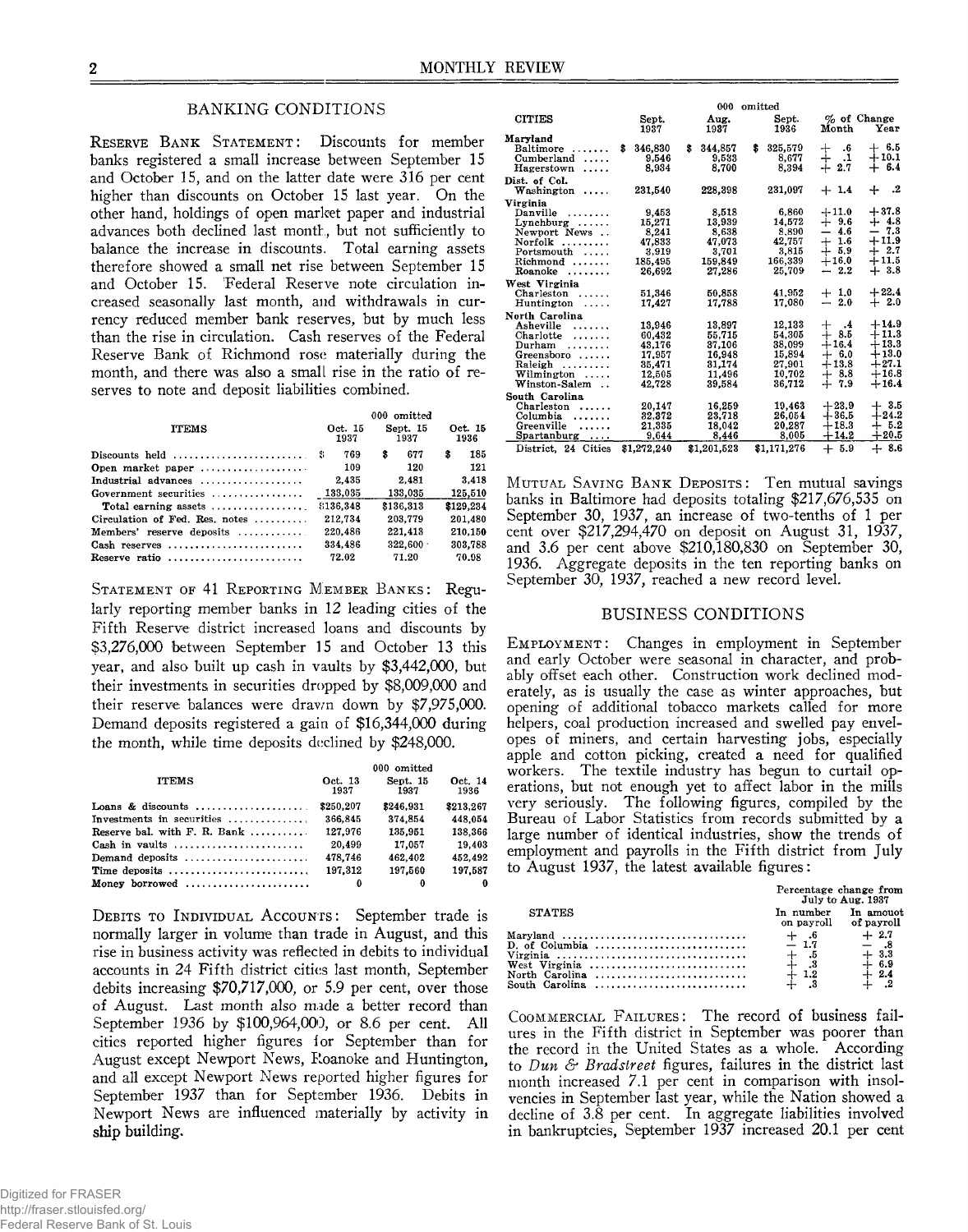in the district but decreased 14.5 per cent in the United States.

| PERIOD |                                  | Number of failures<br>District U.S. |       | District    | Total Liabilities<br>U.S. |  |
|--------|----------------------------------|-------------------------------------|-------|-------------|---------------------------|--|
|        | September $1937$                 | 30                                  | 564   | \$347.000   | 8,393,000<br>s            |  |
|        | August $1937 \ldots$             | 26                                  | 707   | 182.000     | 11,916,000                |  |
|        | September $1936$                 | 28                                  | 586   | 289.000     | 9,819,000                 |  |
|        | 9 Months, $1937, \ldots, \ldots$ | 356                                 | 6.531 | \$3,093,000 | \$82.890.000              |  |
|        | $9$ Months, $1936$               | 364                                 | 7.194 | 5,830,000   | 115,167,000               |  |

AUTOMOBILE NEW CAR REGISTRATIONS: Automobile factories shifted over to new models during September, and buyers began waiting for the 1938 cars to come out. Registrations of new cars consequently declined seasonally from August figures, but in all geographical divisions of the Fifth district except the District of Columbia registrations last month exceeded those of September 1936. Registrations in the district of the three most popular makes made up 68.1 per cent of all registrations in September this year, compared with 74.3 per cent in September last year. The following figures were collected by *R. L* . *Polk & Company,* of Detroit:

**Registration of New Passenger Cars**

| <b>STATES</b>         | Sept.<br>1937 | Sept.<br>1936 | Ho<br>Change | 1937    | 9 Months 9 Months<br>1936 | %<br>Change |
|-----------------------|---------------|---------------|--------------|---------|---------------------------|-------------|
| Maryland<br>$\ldots$  | 2.879         | 2.743         | $+5.0$       | 37.917  | 34.250                    | $+10.7$     |
| D. of Col. $\ldots$ . | 1.549         | 1,857         | $-16.6$      | 23.583  | 26.039                    | $-9.4$      |
| $Virginia$ ,,,,,,     | 3.921         | 3.675         | $+ 6.7$      | 41.366  | 39,559                    | $+4.6$      |
| West Va.              | 2.340         | 2,318         | $+$ 9        | 30,183  | 30,329                    | - 5         |
| No. Carolina          | 4,038         | 3.576         | $+12.9$      | 42.943  | 36.172                    | $+18.7$     |
| So. Carolina          | 1.966         | 1.892         | $+3.9$       | 22,499  | 18.212                    | $+23.5$     |
| District<br>1.1.1.1   | 16.693        | 16.061        | $+3.9$       | 198.491 | 184.561                   | $+7.5$      |

CONSTRUCTION: There were 2,996 building permits issued in 31 Fifth district cities in September, an increase of 5.5 per cent over 2,840 permits issued in September 1936, and in the more important matter of estimated valuation the September 1937 total of \$7,891,998 exceeded the September 1936 total of \$6,857,223 by 15.1 per cent. Twenty-one of the 31 cities reported higher valuation figures last month.

Contract award figures for August, now available by States in *F. W. Dodge Corporation* reports, show an increase in the Fifth district of 3.9 per cent over awards in August 1936. Contract awards, which include rural as well as urban projects, are a better measure of construction activity than building permits:

| <b>Construction Contracts Awarded</b>                                                                                              |                                                                 |                                                                 |                                                      |  |  |  |
|------------------------------------------------------------------------------------------------------------------------------------|-----------------------------------------------------------------|-----------------------------------------------------------------|------------------------------------------------------|--|--|--|
| <b>STATES</b>                                                                                                                      | August 1937                                                     | August 1936                                                     | % Change                                             |  |  |  |
| Maryland<br>D. of Col. $\dots\dots\dots\dots\dots\dots\dots$<br>Virginia<br>West Virginia<br>North Carolina $\ldots \ldots \ldots$ | \$8.922,200<br>4,230,200<br>8,624,300<br>1.649.200<br>4.166.400 | \$4.491.800<br>3.340.700<br>3.382.700<br>1,874,700<br>8.096.500 | $+98.6$<br>$+26.6$<br>$+155.0$<br>$-12.0$<br>$-48.5$ |  |  |  |
| South Carolina                                                                                                                     | 2,018,500                                                       | 7,300,500                                                       | $-72.4$                                              |  |  |  |
| $Distribt \dots \dots \dots \dots \dots$                                                                                           | \$29,610,800                                                    | \$28,486,900                                                    | $+3.9$                                               |  |  |  |

**COAL MINING:** In September 1937, bituminous coal production in the United States totaled 38,620,000 net tons, an increase of 3.8 per cent over 37,192,000 tons mined in September 1936, and total output this calendar year to October of 326,627,000 tons was 7.8 per cent larger than 303,114,000 tons dug in the corresponding period last year. Hampton Roads ports shipped 16,659,633 tons between January 1 and October 9 this year, an increase of 13.1 per cent over 14,723,889 tons shipped to October 9 last year. Official figures by States for August production in tons this year and last are now available from reports of the *National Bituminous Coal Commission:*

| <b>STATES</b> |            | Soft Coal Production in Tons Percentage<br>August 1937 August 1936 | Change  |
|---------------|------------|--------------------------------------------------------------------|---------|
| West Virginia | 10.033.000 | 9,401,000                                                          | $+ 6.7$ |
| Virginia      | 1,160,000  | 930.000                                                            | $+24.7$ |
| Maryland      | 124,000    | 130.000                                                            | $-4.6$  |
| 5th District  | 11.317.000 | 10,461,000                                                         | $+8.2$  |
| United States | 33,984,000 | 33,086,000                                                         | $+2.7$  |

COTTON TEXTILES: The demand for cotton textile products declined sharply in the past two months. Few new orders are being booked, and a considerable number of cancellations have occurred of orders placed earlier in the season. The mills postponed reduction of operating time as long as possible and stored surplus output during September, but unless demand for goods improves materially in the near future it will become necessary to restrict operations. The dearth of orders is a result of prospects for a near record cotton yield this year, which buyers of textile products believe will bring lower prices for all cotton goods later in the season. Consumption of cotton by States in the district in September 1937, August 1937, and September 1936, in bales, is shown below:

| MONTHS              |                                                | No. Carolina So. Carolina Virginia |                               |                            | District                      |
|---------------------|------------------------------------------------|------------------------------------|-------------------------------|----------------------------|-------------------------------|
| August<br>September | September, $1937$<br>1937.<br>1936.            | 152.295<br>149.928<br>163.498      | 129.095<br>123.763<br>119.014 | 15,889<br>16,150<br>14.530 | 297.279<br>289.841<br>297.042 |
|                     | 9 Months, 1937<br>9 Months, $1936$ $1,326,032$ | 1,507,683                          | 1,160,558<br>1,000,004        | 136,656<br>124.758         | 2.804.897<br>2.450.794        |

Figures on spindle activity in August were released by the Bureau of the Census on September 21. There were 26,923,712 spindles in place in American mills on August 31, of which Fifth district mills had 12,388,324 spindles. Actual spindle hours of operation in August totaled 8,184,- 561,738 hours in the United States, South Carolina ranking first with 2,287,743,965 hours and North Carolina second with 1,789,716,090 hours. South Carolina also led in actual hours of operation per spindle in place with 402, compared with the National average of 304, and Virginia was in third place with 331 hours. North Carolina with an average of 296 hours per spindle was below the National average.

COTTON: Spot cotton prices on ten Southern markets continued downward from the middle of September through the first week in October, and averaged 7.68 cents per pound for middling grade on October 8. However, at this price farmers began to hold cotton off the market, and the average price rose to 8.24 cents on October 15, the latest date for which official figures are available. The Government plan to lend 9 cents per pound on middling grade cotton has probably modified the decline which would have resulted from the latest estimate of production. On October 8, the Department of Agriculture issued a forecast of 17,573,000 bales for this year's crop, an increase of 1,475,000 bales over the September 8 estimate, and an increase of 5,174,000 bales, or 41.7 per cent, over 12.399.000 bales picked in 1936. The increase between September 8 and October 8 was the largest for any single month on record. In the Fifth district, prospects remained unchanged during the past month in Virginia, but improved moderately in the Carolinas. The Virginia forecast of 40,000 bales is 21 per cent above last year's yield, North Carolina with 695,000 bales is up 16.4 per cent, and South Carolina with 875,000 bales is 7.2 per cent higher than in 1936. The district total production of 1.610.000 bales is 11.3 per cent above the 1936 crop, compared with the National increase of 41.7 per cent.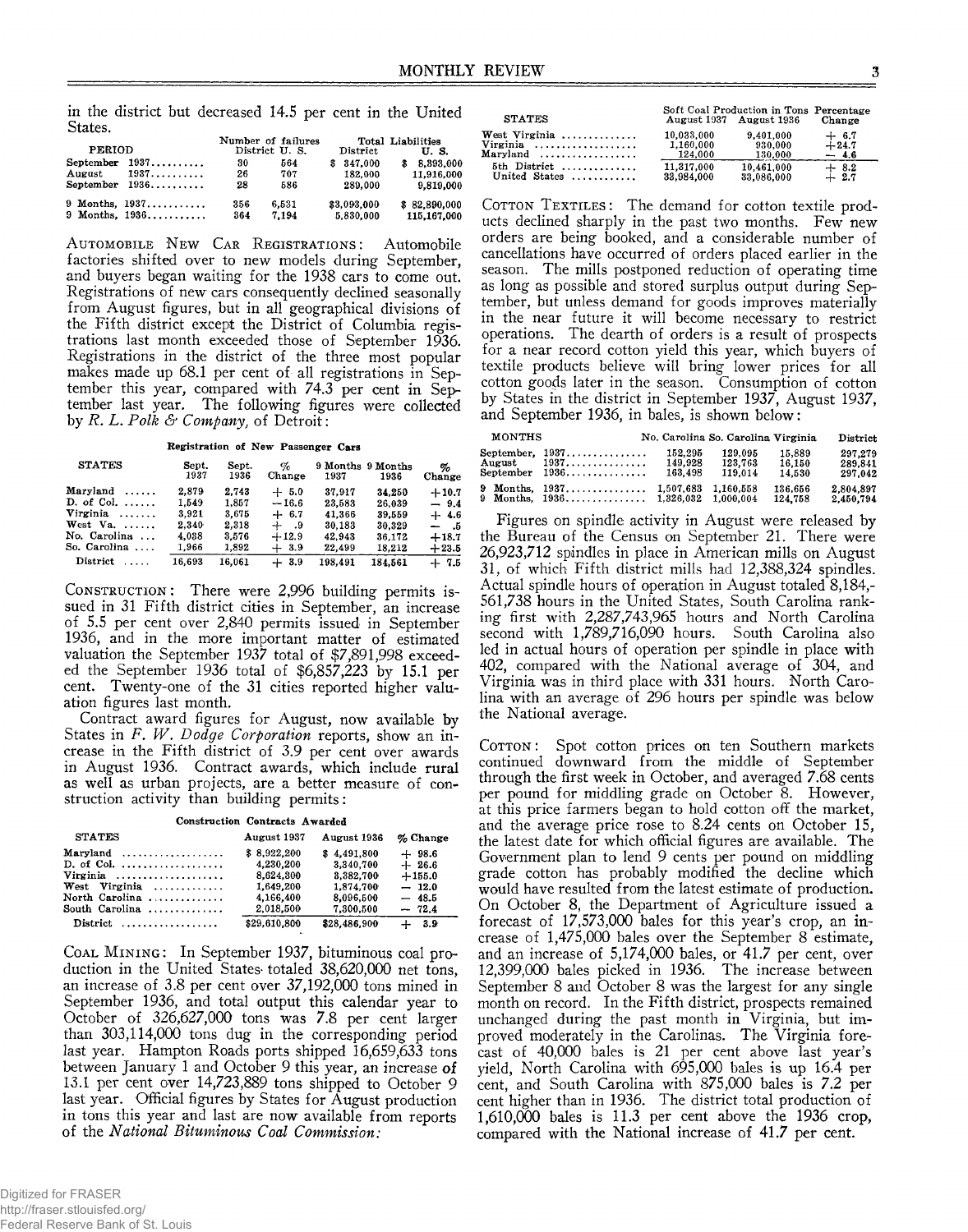|                                  | (Bales)       |               |                                 |                    |
|----------------------------------|---------------|---------------|---------------------------------|--------------------|
|                                  | Sept.<br>1937 | Sept.<br>1936 | This Year Last Year             | Aug. 1 to Sept. 30 |
| Fifth district states:           |               |               |                                 |                    |
| $Cotton$ consumed                | 297,279       | 297,042       | 587,120                         | 568.522            |
| Cotton growing states:           |               |               |                                 |                    |
| Cotton consumed                  | 511.838       | 526.319       | 1.017.287                       | 1.007.187          |
| Cotton on hand Sept. 30 in       |               |               |                                 |                    |
| Consuming establishments.        | 803.787       | 702.132       | $\cdots$                        |                    |
| Storage $\&$ compresses $\cdots$ | 6.864.291     | 6.615.806     | $\mathbf{r}$ , and $\mathbf{r}$ |                    |
| United States:                   |               |               |                                 |                    |
| $Cotton$ consumed                | 601.837       | 629.767       | 1,206,217                       | 1.204.781          |
| Cotton on hand Sept. 30 in       |               |               |                                 |                    |
| Consuming establishments.        | 991.224       | 848,431       | $\sim$ $\sim$ $\sim$            | $\cdots$           |
| Storage $\&$ compresses $\ldots$ | 6,926,365     | 6,652,334     | .                               | .                  |
| Exports of $\cot \theta$         | 617,444       | 569.624       | 837.859                         | 752.111            |

**Cotton Consumed and On Hand**

TOBACCO MARKETING: Markets in the Carolinas were open during September, and Virginia Old Belt markets were open one day at the end of the month. All September sales were of flue-cured tobacco, and poundage and price figures were as follows:

| <b>STATES</b>       |             | Producer's Tobacco Sales, Pounds Price Per Hundred<br>September 1937 September 1936 | 1937    | 1936              |
|---------------------|-------------|-------------------------------------------------------------------------------------|---------|-------------------|
| South Carolina      | 46.186.607  | 37.412.147                                                                          | \$19.31 | \$20.28           |
| North Carolina      | 182.529.449 | 130.484.376                                                                         | 22.33   | 21.91             |
| Virginia<br><b></b> | 3.174.110   | 1.1.1.1.7                                                                           | 26.01   | $\sim$ and $\sim$ |

Markets in Virginia did not open until October in 1936 and there were no September sales in that year.

TOBACCO MANUFACTURING: The Bureau of Internal Revenue reports tobacco products manufactured in September 1937 and 1936 as follows:

| Smoking & Chewing                                   | Sept. 1937     | Sept. $1936 \%$ Change |        |
|-----------------------------------------------------|----------------|------------------------|--------|
| Tobacco. Pounds $\ldots$                            | 26.317.580     | 26,862,561             | $-2.0$ |
| $Cipare ttes. \; Number \; \ldots \ldots \; \ldots$ | 14,853,803,420 | 14,341,883,483         | $+3.6$ |
| $Cigars.$ Number $\ldots \ldots \ldots$             | 498.835.303    | 489,293,034            | $+2.0$ |
| Snuff. Pounds                                       | 3,279,023      | 3,233,843              | $+1.4$ |

## **RETAIL TRADE IN DEPARTMENT STORES:**

|                                                   | Net Sales<br>Sept. 1937<br>comp. with<br>September<br>1936 | Net Sales<br>Jan. 1 to date<br>compared with<br>same period<br>last year | <b>Stocks</b><br>Sept. 30, 1937<br>compared with<br>Sept. 30 Aug. 31<br>1936<br>1937 | Ratio Sept.<br>collections<br>to accounts<br>outstanding<br>September 1 |
|---------------------------------------------------|------------------------------------------------------------|--------------------------------------------------------------------------|--------------------------------------------------------------------------------------|-------------------------------------------------------------------------|
| Baltimore (8)                                     | $+13.3$                                                    | $+8.5$                                                                   | $+ 5.7 + 9.0$                                                                        | 27.9                                                                    |
| Washington (6)                                    | $+ 5.7$                                                    | $+1.6$                                                                   | $+ 6.4 + 10.6$                                                                       | 23.6                                                                    |
| Other Cities (14)                                 | $+12.1$                                                    | $+8.1$                                                                   | $+10.4 + 6.7$                                                                        | 27.4                                                                    |
| District $(28)$ .                                 | $+9.4$                                                     | $+5.2$                                                                   | $+ 6.8 + 9.2$                                                                        | 25.6                                                                    |
| Same stores by<br>States with 21<br>stores added: |                                                            |                                                                          |                                                                                      |                                                                         |
| Virginia $(11)$                                   | $+17.5$                                                    | $+9.2$                                                                   |                                                                                      |                                                                         |
| West Va. $(7)$                                    | $+14.0$                                                    | $+ 6.1$                                                                  |                                                                                      |                                                                         |
| No. Carolina (6)                                  | $+8.7$                                                     | $+9.4$                                                                   |                                                                                      |                                                                         |
| So. Carolina (10)                                 | $+16.5$                                                    | $+13.2$                                                                  |                                                                                      |                                                                         |
| District $(49)$ .                                 | $+10.1$                                                    | $+ 5.6$                                                                  |                                                                                      |                                                                         |
|                                                   |                                                            |                                                                          |                                                                                      |                                                                         |

## $W$  **HOLESALE** TRADE, 54 **FIRMS**:

| <b>LINES</b>                   | Sept. | Net Sales<br>Sept. 1937<br>comp. with<br>Aug<br>1936 1937 | Net Sales<br>Jan. 1 to date<br>compared with<br>same period<br>last year | compared with<br>1936 1937 | $\rm{Stocks}$ | Ratio Sept.<br>Sept. 30, 1937 collections<br>to accounts<br>Sept. 30 Aug. 31 outstanding<br>September 1 |
|--------------------------------|-------|-----------------------------------------------------------|--------------------------------------------------------------------------|----------------------------|---------------|---------------------------------------------------------------------------------------------------------|
| Groceries $(20)$ . + 8.2 + 7.4 |       |                                                           | $+11.5$                                                                  | $+13.4 - 1.7$              |               | 126.0                                                                                                   |
| Dry Goods $(7) + 4.1 + 21.5$   |       |                                                           | $+4.7$                                                                   | $+62.0 -16.6$              |               | 38.5                                                                                                    |
| Shoes (6) $-4.3 - 6.0$         |       |                                                           | $+9.8$                                                                   | $+52.4 -12.4$              |               | 51.8                                                                                                    |
| Hardware $(10) + 13.3 + 10.6$  |       |                                                           | $+22.6$                                                                  | $+13.3 - .7$               |               | 43.7                                                                                                    |
| Drugs $(11)$ $+11.0$ $+12.5$   |       |                                                           | $+13.1$                                                                  | $+ 5.7 + 3.8$              |               | 79.4                                                                                                    |

**Note: All figures in Retail & Wholesale tables represent percentage changes except the collection ratios. Number of reporting firms shown in parentheses.**

# AGRICULTURAL CONDITIONS

CROP CONDITIONS AND ESTIMATES: The weather continued favorable for crop development during September, and on the whole prospects improved during the month in the Fifth district. The Maryland estimate for apples rose in September, but prospects for Irish potatoes and sweet potatoes declined. In Virginia, Irish potatoes, tobacco, hay and peanuts improved. North Carolina estimates for cotton, Irish potatoes, tobacco and apples rose in September, and so did South Carolina estimates for cotton, corn, tobacco and hay. South Carolina's tobacco crop this year is the largest on record, and is also the most valuable crop ever raised in that State. Returns from live stock in Virginia, West Virginia and North Carolina will be much higher this year than in 1936, there being about the same number of cattle and hogs for market at prices about 40 per cent higher for cattle and 20 per cent higher for hogs.

Forecasts of probable production in the Fifth Reserve district and the United States this year, based on October 1 condition figures, are shown herewith in comparison with yields in 1936 and the five-year period 1928-1932:

## **Cotton (Bales)**

|                                 | 1937                     | 1936          | 1928-1932     |  |
|---------------------------------|--------------------------|---------------|---------------|--|
| Virginia                        | 40,000                   | 33,000        | 45,000        |  |
| North Carolina                  | $695,000 +$              | 597,000       | 752,000       |  |
| South Carolina                  | $875,000+$               | 816,000       | 856.000       |  |
| United States                   | $17,573,000 +$           | 12,399,000    | 14,667,000    |  |
|                                 | Corn (Bushels)           |               |               |  |
| Maryland                        | 18,060,000               | 18,396,000    | 14,431,000    |  |
| Virginia                        | 37,350,000               | 30,014,000    | 30,388,000    |  |
| West Virginia                   | 14,256,000               | 11,569,000    | 11,054,000    |  |
| North Carolina                  | 44,194,000               | 43,475,000    | 38,415,000    |  |
| South Carolina                  | $25,017,000+$            | 23,635,000    | 20,240,000    |  |
| United States                   | $2,561,936,000 +$        | 1,529,327,000 | 2,554,772,000 |  |
|                                 | Irish Potatoes (Bushels) |               |               |  |
| Maryland                        | $3.304.000 -$            | 2,940,000     | 3,339,000     |  |
| Virginia                        | $10,998,000+$            | 7,380,000     | 14,328,000    |  |
| West Virginia<br>North Carolina | 3,360,000                | 1,920,000     | 3,445,000     |  |
|                                 | $9,384,000 +$            | 5,986,000     | 7,540,000     |  |
| South Carolina                  | 2,875,000                | 1,656,000     | 2,748,000     |  |
| United States                   | $398,785,000 -$          | 329,997,000   | 372,115,000   |  |
|                                 | Sweet Potatoes (Bushels) |               |               |  |
| Maryland                        | $1,280,000-$             | 1,200,000     | 1,299,000     |  |
| Virginia                        | 4,875,000                | 4,366,000     | 4,270,000     |  |
| North Carolina                  | 8,670,000                | 7,560,000     | 7,141,000     |  |
| South Carolina $\ldots$         | 4,860,000                | 4,845,000     | 4,648,000     |  |
| United States                   | $75,058,000+$            | 64,144,000    | 66,368,000    |  |
|                                 | Tobacco (Pounds)         |               |               |  |
| Maryland                        | 24,850,000               | 29,600,000    | 24,318,000    |  |
| Virginia                        | $104,384,000+$           | 96,734,000    | 98.409.000    |  |
| West Virginia<br>North Carolina | 2,465,000                | 1,282,000     | 4,224,000     |  |
|                                 | $573,275,000+$           | 457,373,000   | 469,135,000   |  |
| South Carolina                  | $106,400,000 +$          | 73,350,000    | 75,918,000    |  |
| United States                   | $1,474,683,000+$         | 1,153,083,000 | 1,427,174,000 |  |
|                                 | Hay (Tons)               |               |               |  |
| Maryland                        | 520,000                  | 327,000       | 448,000       |  |
| Virginia                        | $1,202,000+$             | 605,000       | 868,000       |  |
| West Virginia                   | 754,000                  | 508,000       | 639.000       |  |
| North Carolina                  | 796,000                  | 680,000       | 571,000       |  |
| South Carolina                  | $506,000+$               | 442,000       | 255,000       |  |
| United States                   | $74,576,000 -$           | 63,309,000    | 70,146,000    |  |
| Apples (Bushels)                |                          |               |               |  |
| Maryland                        | $3,042,000+$             | 2,014,000     | 2,067,000     |  |
| Virginia                        | 18,000,000               | 8,500,000     | 13,116,000    |  |
| West Virginia                   | 9,760,000                | 4.395.000     | 6,837,000     |  |
| North Carolina                  | $4,505,000 +$            | 1,890,000     | 3,199,000     |  |
| United States                   | $206,716,000+$           | 117,506,000   | 164,355,000   |  |
| Peanuts (Pounds)                |                          |               |               |  |
| Virginia                        | $165,025,000 +$          | 151,200,000   | 148,324,000   |  |
| North Carolina $\ldots$         | 243,000,000              | 243,960,000   | 223,450,000   |  |
| South Carolina                  | 8,400,000                | 8,160,000     | 8,760,000     |  |
| United States                   | $1,270,150,000+$         | 1,300,540,000 | 946,231,000   |  |

Note: Estimates marked  $(+)$  were raised last month, those marked  $(-)$  were lowered, and others remained unchanged from September 1 to **October 1.**

(Compiled October 21, 1937)